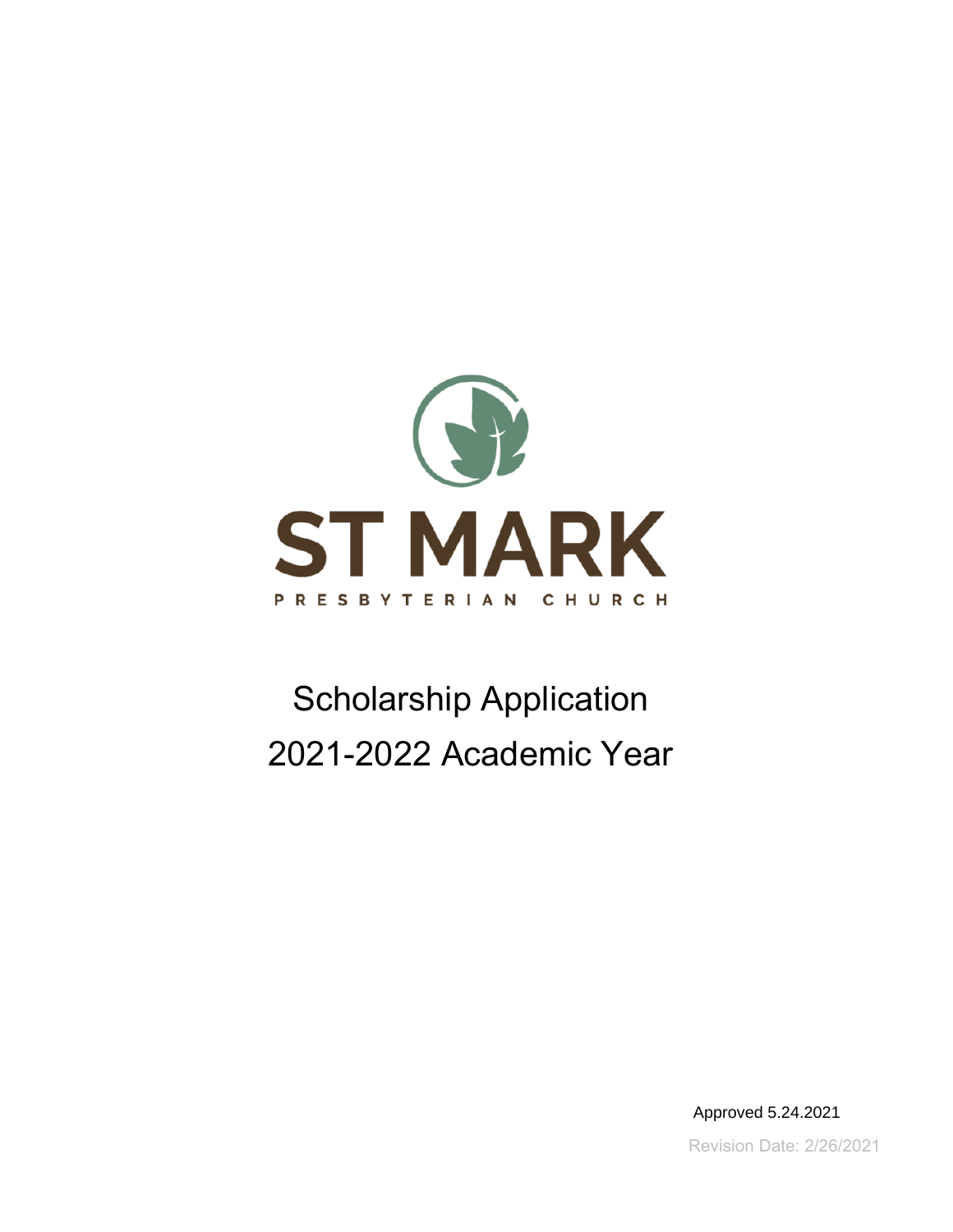# **St. Mark Presbyterian Church**

Hello future scholars,

The St. Mark Scholarship Fund was established by the generosity of congregation members in order to assist church members pursue their academic dream.

Whether you are seeking an associates, bachelors, masters, or technical certification, you may qualify for a St. Mark Scholarship. Recipients of the St. Mark Scholarship are those congregation members that exemplify characteristics of community and church involvement. Applicants must have been a member of St. Mark Presbyterian Church for at least one year and actively participating in the life of the church.

The St. Mark Scholarship Committee looks forward to reading about your achievements, goals, and dreams and wishes you all the best in your future endeavors.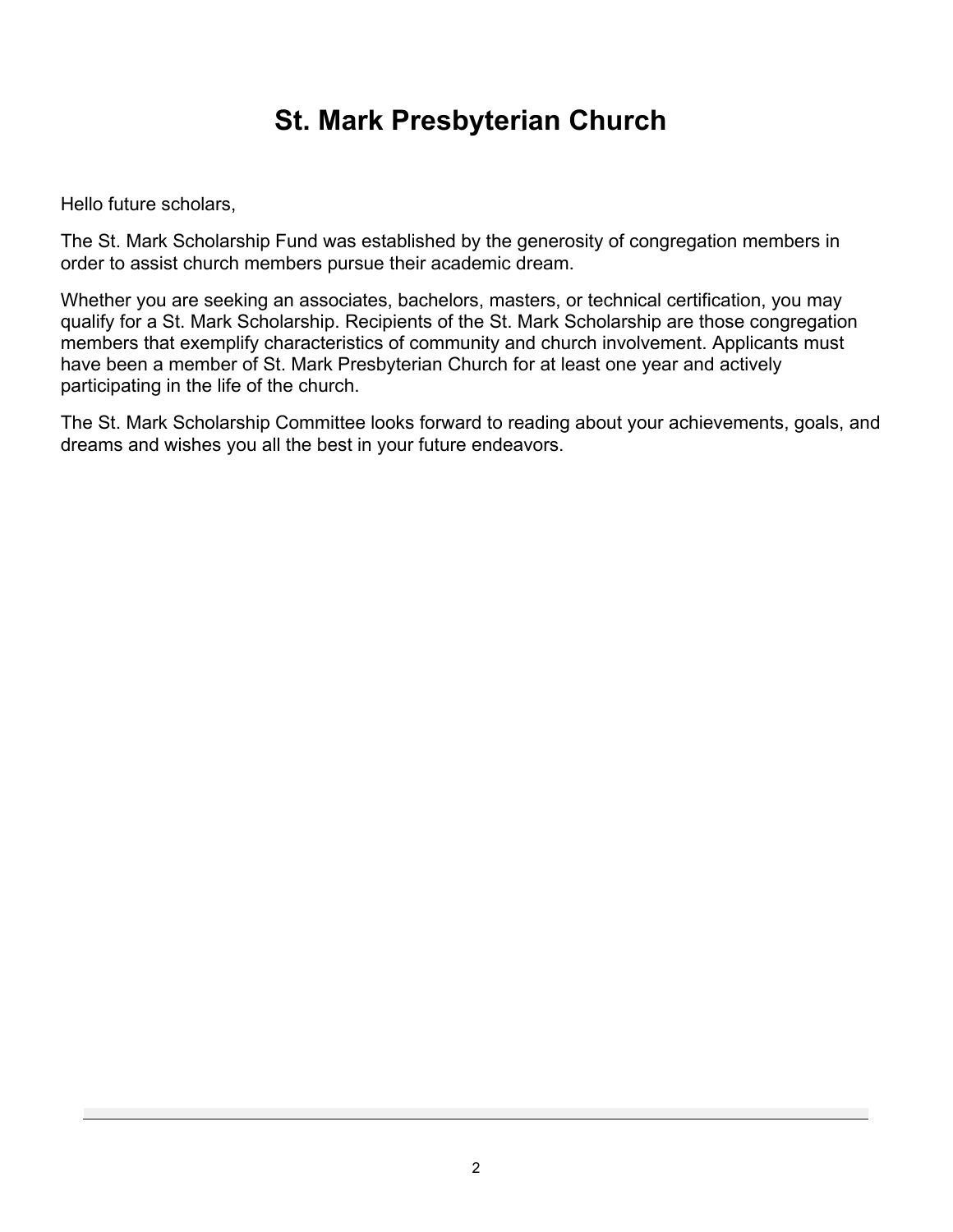### **Higher Education Scholarship Requirements**

#### **High School Students**

#### **Your application submission should include the following:**

- $\Box$  Scholarship application
- □ Letter of request
	- Your letter should include a request for the scholarship and how the scholarship will help your academic career. Be sure to include family, high school or college accomplishments, outside activities, participation and service at St. Mark, areas of community service, hobbies, and goals for the future.
- □ Two letters of recommendation
	- Please be sure to include the letters of recommendation provided by your references with your packet.
	- One letter MUST be from a member and/or staff of St. Mark.
- □ Certified verification of GPA
- □ A personal essay
	- Write a one hundred-word (minimum) essay on ONE of the following:
		- Most memorable church schoolteacher (i.e. Sunday school) or leader
		- What influence has St. Mark Presbyterian Church had on your journey of faith
- Information release

### **2nd Year or Returning to College Students**

#### **Your application submission should include the following:**

- $\Box$  Scholarship application
- □ Letter of request
	- Your letter should include a request for the scholarship and how the scholarship will help your academic career. Be sure to include family, high school or college accomplishments, outside activities, participation and service at St. Mark, areas of community service, hobbies, and goals for the future.
- □ Two letters of recommendation
	- Please be sure to include the letters of recommendation provided by your references with your packet.
	- One letter MUST be from a member and/or staff of St. Mark.
- □ Certified verification of GPA
- □ A personal essay
	- Write a one hundred-word (minimum) essay on of the following:
		- Describe how your current faith journey this past year has been enhanced (involvement in campus ministry, local church involvement, personal spiritual practices, mission trips, etc.).
- □ Information release

### **All Applicants**

#### **Please note the following:**

- Completed applications are due by May 1.
- An incomplete packet will not be accepted.
- This scholarship WILL NOT carry over into the following award years. You must reapply each year to be considered for future funding.
- The scholarship, should it be awarded, is for educational purposes only.

Mail your completed application packet to: OR Email your completed application packet to: St. Mark Presbyterian Church Attn: Scholarship Review Committee 208 W. Bandera Boerne, Texas 78006

[Office@stmarktx.org](mailto:Office@stmarktx.org)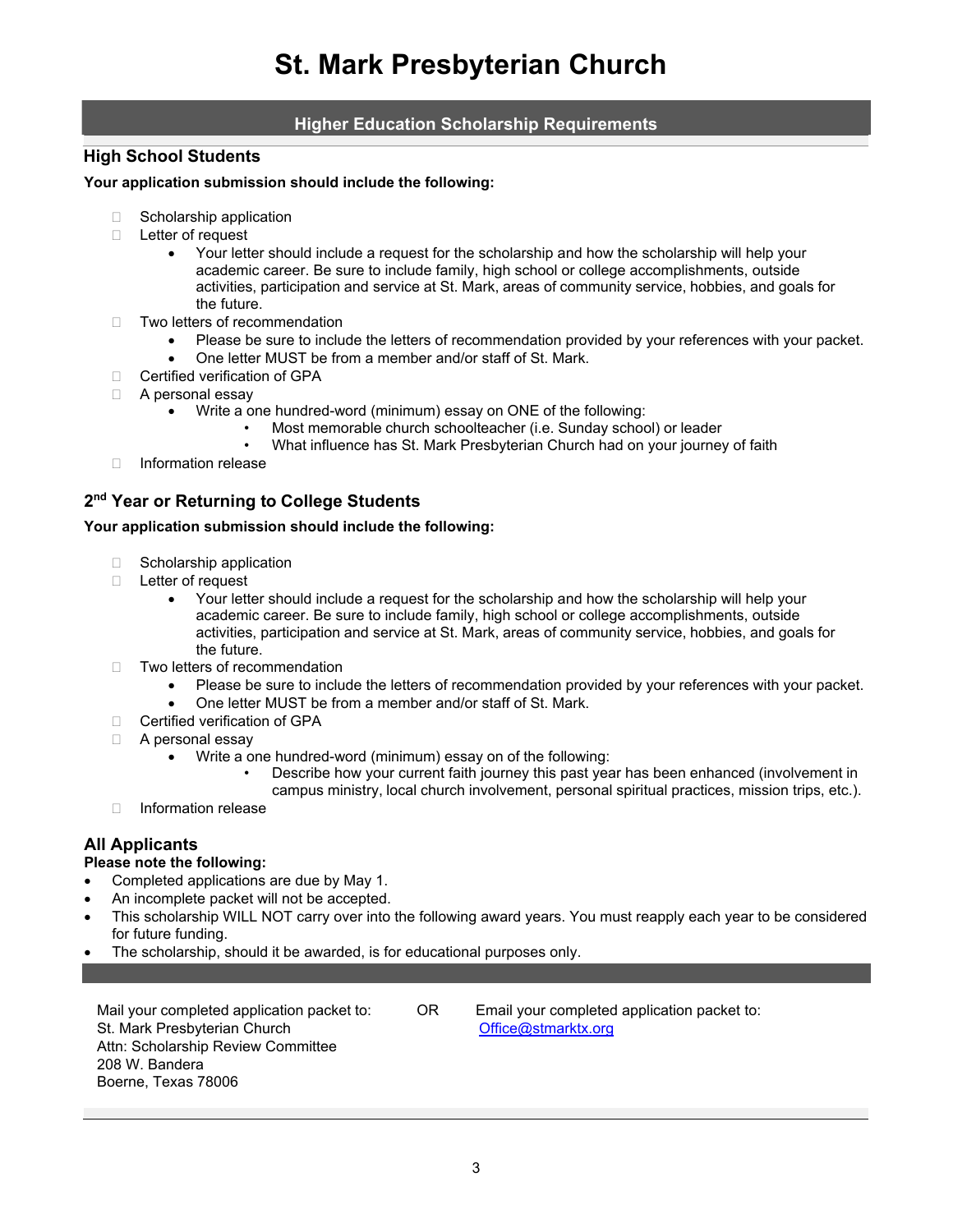# **St. Mark Presbyterian Church**

**Higher Education Scholarship Application**

**ALL MATERIALS MUST BE TYPED. HAND-WRITTEN APPLICATIONS WILL NOT BE ACCEPTED.**

**Due no later than May 1**

| <b>Applicant Information</b>                         |                                |      |                                                                                                                                                                                                                                      |               |                                                                                                              |  |
|------------------------------------------------------|--------------------------------|------|--------------------------------------------------------------------------------------------------------------------------------------------------------------------------------------------------------------------------------------|---------------|--------------------------------------------------------------------------------------------------------------|--|
|                                                      |                                |      |                                                                                                                                                                                                                                      |               |                                                                                                              |  |
| Full Name:                                           |                                |      |                                                                                                                                                                                                                                      |               |                                                                                                              |  |
|                                                      |                                |      |                                                                                                                                                                                                                                      |               |                                                                                                              |  |
|                                                      | Last                           |      |                                                                                                                                                                                                                                      | First         | M.I.                                                                                                         |  |
| Address:                                             |                                |      |                                                                                                                                                                                                                                      |               |                                                                                                              |  |
|                                                      |                                |      | Street Address, including Apartment / Unit #                                                                                                                                                                                         |               |                                                                                                              |  |
|                                                      | City                           |      |                                                                                                                                                                                                                                      | State         | ZIP Code                                                                                                     |  |
|                                                      |                                |      |                                                                                                                                                                                                                                      |               |                                                                                                              |  |
|                                                      |                                |      |                                                                                                                                                                                                                                      |               |                                                                                                              |  |
| Social<br>Security<br>No.:                           |                                |      |                                                                                                                                                                                                                                      |               |                                                                                                              |  |
|                                                      |                                |      |                                                                                                                                                                                                                                      |               |                                                                                                              |  |
|                                                      |                                |      | <b>Education</b>                                                                                                                                                                                                                     |               |                                                                                                              |  |
|                                                      |                                |      | Name of School: <u>contract the contract of the contract of the contract of the contract of the contract of the contract of the contract of the contract of the contract of the contract of the contract of the contract of the </u> |               |                                                                                                              |  |
|                                                      | Grade Level: <b>Example 20</b> | GPA: | <u> 1980 - John Stein, mars and de Brazilian (b. 1980)</u>                                                                                                                                                                           |               |                                                                                                              |  |
| College /University<br>you will be/are<br>attending: |                                |      |                                                                                                                                                                                                                                      |               |                                                                                                              |  |
| College/University<br>Address:                       |                                |      |                                                                                                                                                                                                                                      |               |                                                                                                              |  |
| College/University<br>City/State/Zip:                |                                |      |                                                                                                                                                                                                                                      |               |                                                                                                              |  |
|                                                      |                                |      |                                                                                                                                                                                                                                      |               |                                                                                                              |  |
|                                                      |                                |      | <b>References</b>                                                                                                                                                                                                                    |               |                                                                                                              |  |
|                                                      |                                |      |                                                                                                                                                                                                                                      |               | List two references. Be sure to include the letters of recommendation from your references with your packet. |  |
| Full Name:                                           |                                |      | <u> 2008 - Johann Stone, Amerikaansk politiker (* 1858)</u>                                                                                                                                                                          |               |                                                                                                              |  |
| Address:<br>Email:                                   |                                |      |                                                                                                                                                                                                                                      |               | Phone: <u>_______________________</u>                                                                        |  |
| Full Name:                                           |                                |      |                                                                                                                                                                                                                                      | Relationship: |                                                                                                              |  |
| Address:                                             |                                |      |                                                                                                                                                                                                                                      | Phone:        |                                                                                                              |  |
| Email:                                               |                                |      |                                                                                                                                                                                                                                      |               |                                                                                                              |  |